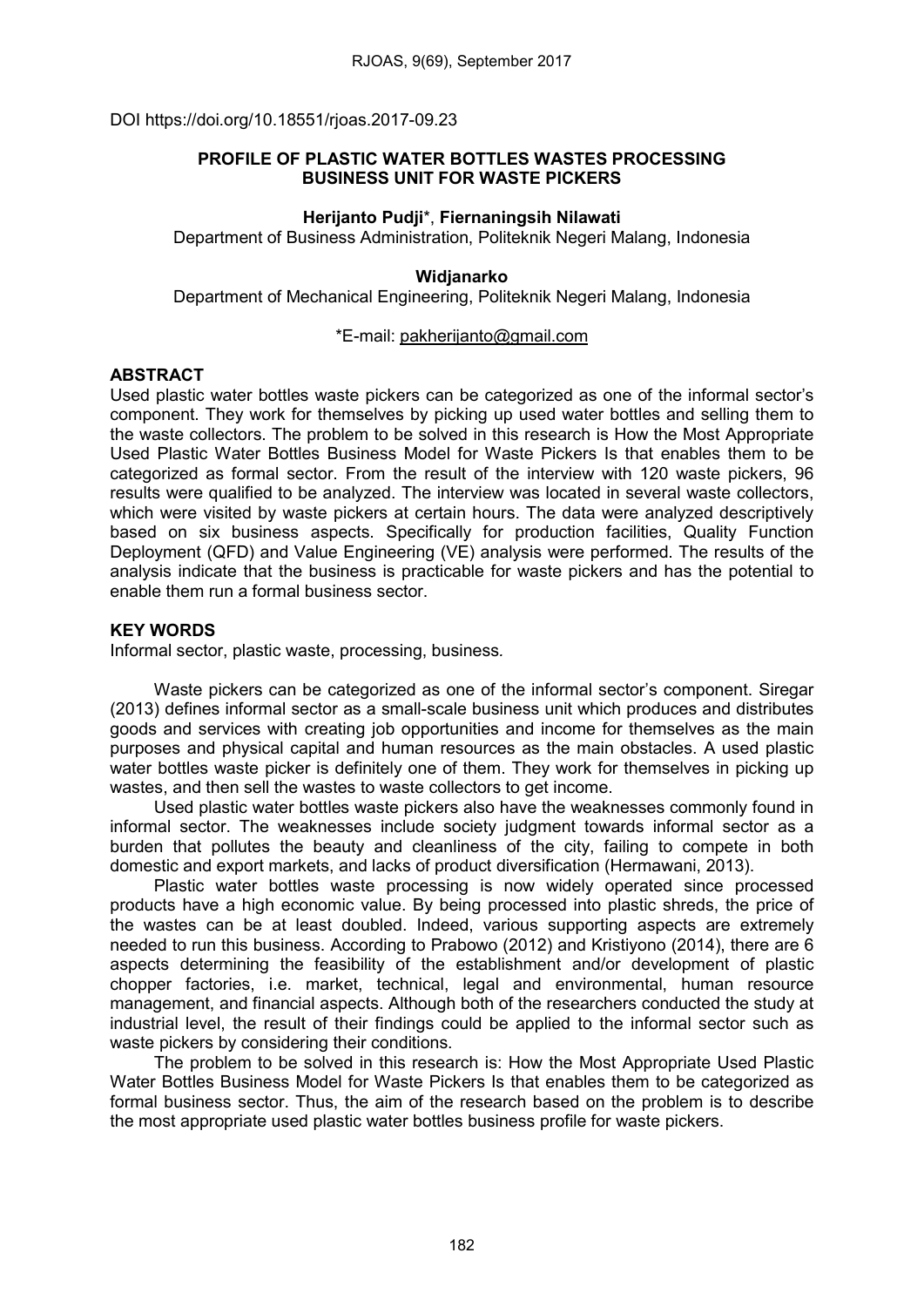# LITERATURE REVIEW

*Informal Sector.* Informal sector is defined as a small-scale business unit which produces and distributes goods and services with the ultimate goal of creating job opportunities and income for themselves and the main constraints are physical capital and human resources (Siregar, 2013).

Some of the advantages of informal sector are: (a) Labor-intensive, generally informal sector is a labor-intensive small business; (b) Durability, the crisis proves that informal sector does not only survive, but also grow rapidly; (c) Special (Traditional) Expertise, the products they make are generally simple and need no formal education, but require special skills (traditional skill); (d) Capital, most entrepreneurs in informal sector depend on their own money (savings), or loan funds from informal sources (outside the banking / financial sector) for their capital needs.

*Business Feasibility.* Referring to the findings of Prabowo's (2012) and Kristiyono's (2014) studies, there are six aspects determining the feasibility of establishment and/or business development, i.e. market, technical, legal, environmental, human resources and financial aspects.

Market aspects assess existing market opportunities to run a potential business. It is done by comparing the amount of supply and demand. If demand is still higher and the quantity is quite economical, it means the market opportunity still exists.

Technical aspects relate to things that technically support the business. These aspects include at least land ownership, factory arrangement, technological mastery, and production process mastery. These points will ensure the production process run effectively and efficiently.

Legal aspects pertain to the legality of business actors and business units. Business actor must be a legal citizen with a legal residence. A business unit must have a license from the relevant department to be included as a formal business unit.

Environmental aspects concern the impact of a business towards the economic and social conditions of business actors and their environment. A good business certainly not only gives a positive impact on the business actors, but also has a positive impact on the environment.

Human resource management aspects deal with business actors' management. Business actors need to have minimum requirements for running a business, while their management is minimally accommodated in an organization with clear task structure and responsibilities.

The financial aspect measures the financial performance of a business. Sucipto, Oktaviani, and Rizal (2015) calculate financial performance with two measures, i.e. Return on Assets (ROA) and Return on Sales (ROS). ROA is ratio between net profits earned by total assets owned by the company while ROS is ratio of total profit earned by the company. ROA is a form of profitability ratio to measure a company's ability to generate profits by using the total existing assets and after the capital costs (the costs used to fund the assets) are excluded from the analysis (Margaretha, 2011). ROS measures how effectively sales made to provide income.

*Quality Function Deployment (QFD).* QFD is an analytical tool to describe customer needs, evaluate products or services systematically about its ability to meet those needs. The analysis is done by knowing the attributes the customer requires, customer satisfaction levels and comparison with customer satisfaction levels to other products (Adriantantri, 2008). Furthermore, Rahman & Supomo (2012) state that QFD is usually used as a planning tool to meet the expectations and the needs of consumers, in which QFD is utilized to interpret the specific needs of the customer into engineering directions and measures.

*Value Engineering.* Pontoh (2013) concludes that value engineering intends to provide an optimal amount of the money spent by using systematic techniques to analyze and control the total product costs. Value Engineering will help distinguish and separate between necessity and alternative, so an option which meets the needs (and leaves the unnecessary) can be developed at the lowest cost.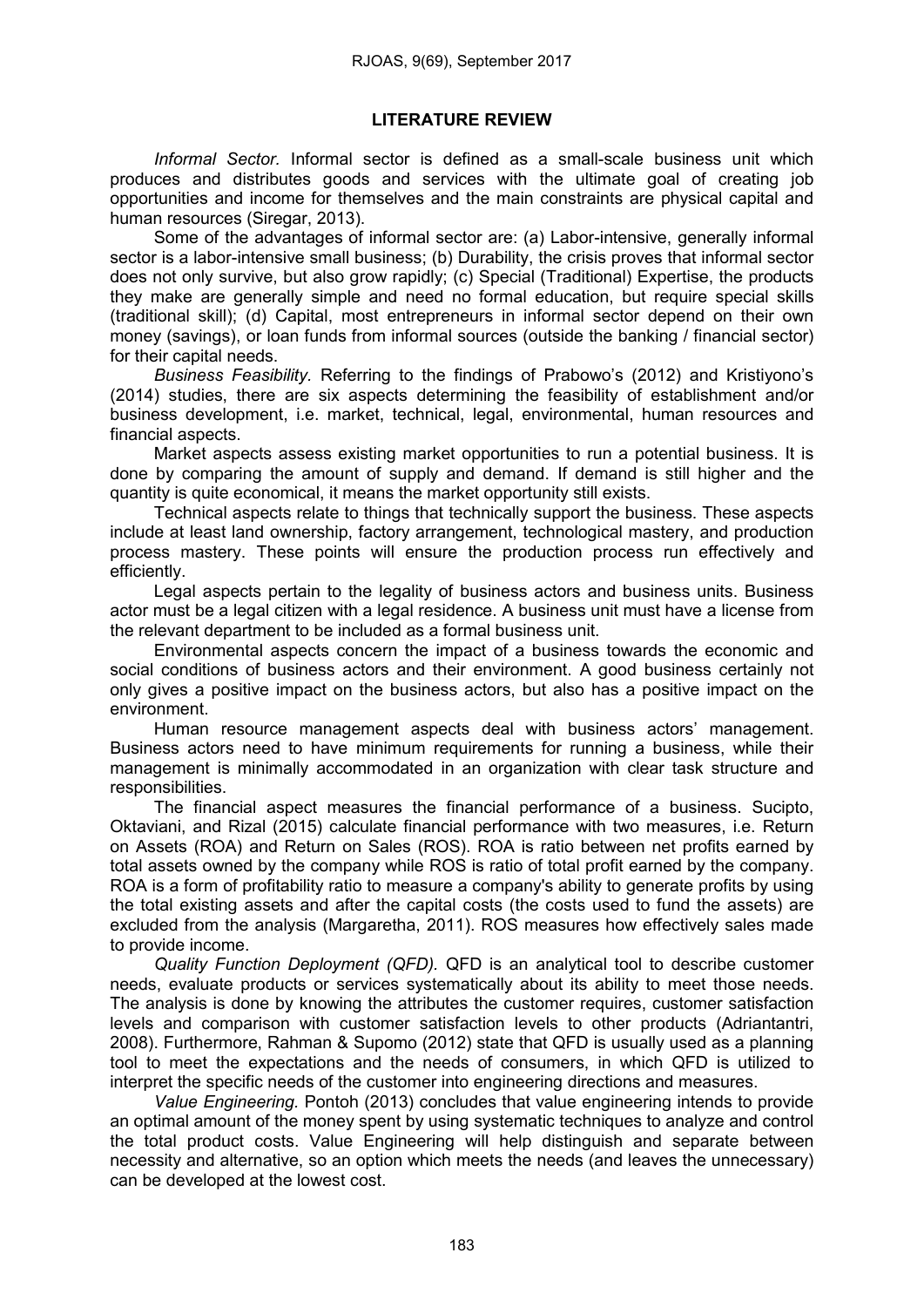## METHODS OF RESEARCH

This research is an explorative descriptive research that aims to describe the model of water bottles wastes chopping business for waste pickers. Data was collected through structured interviews with 120 waste pickers. Once verified, there were only 96 interviews that were qualified for analysis. The analysis was done descriptively to describe the business model as mentioned above.

## RESULTS OF STUDY

Table 1, 2, and 3 illustrate the overview of the respondents based on age, gender, and interest in entrepreneurship.

| No. | Age       | Total | $\%$ |
|-----|-----------|-------|------|
|     | $15 - 20$ | 12    | 13%  |
|     | $21 - 26$ |       | 13%  |
|     | $27 - 32$ |       | 19%  |
|     | $33 - 38$ | רמ    | 28%  |
|     | $39 - 44$ |       | 22%  |
|     | $45 - 50$ |       | 6%   |
|     | Total     | 96    | 100% |

Table 1 – Overview of Respondents by Age

| Table 2 – Overview of Respondents by Gender |  |
|---------------------------------------------|--|
|---------------------------------------------|--|

| NO.                      | Gender | Total | %   |
|--------------------------|--------|-------|-----|
|                          | Female |       |     |
|                          | Male   | 88    | ີ   |
| $\overline{\phantom{0}}$ | Total  | 96    | 100 |

*Interest in Entrepreneurship.* Several reasons of the respondents who are interested in this business include:

a. Providing working capital, i.e. as assets or business to create a better job.

b. Having known the business before.

c. Increasing income, that is processed plastic water bottles wastes have higher selling price than unprocessed bottles. Thus, it will be able to supplement their income.

Whereas the non-interested respondent has several reasons, i.e.:

a. Having no land. This is the most dominant reason of 38% of non-interested respondents.

b. Having inadequate knowledge about chopper tools or machines

c. Difficulty in finding the materials

d. Having no funds.

|  | Table 3 – Interest in Entrepreneurship of Plastic Wastes Processing |
|--|---------------------------------------------------------------------|
|  |                                                                     |

| No. | Interest       | Total | $\%$ |
|-----|----------------|-------|------|
|     | Interested     | 58    | ີ    |
|     | Not interested |       | კე   |
|     | Abstain        |       |      |
|     | $\tau$ otar    | 96    | 100  |

*Source: Questionnaire (being processed).*

Of 20 waste collectors state that the accommodated number of wastes is unlimited. Any amounts dropped by waste pickers will be accepted. On the other hand, waste pickers find it difficult to deposit in larger quantities due to the technical deliveries to the collectors. Waste pickers only place the bottles in the sack. Thus, despite the large volume of the sacks, they weigh very little. The survey results find that waste pickers averagely deposit 2.5 sacks per day, weighing about 1 kg/sack.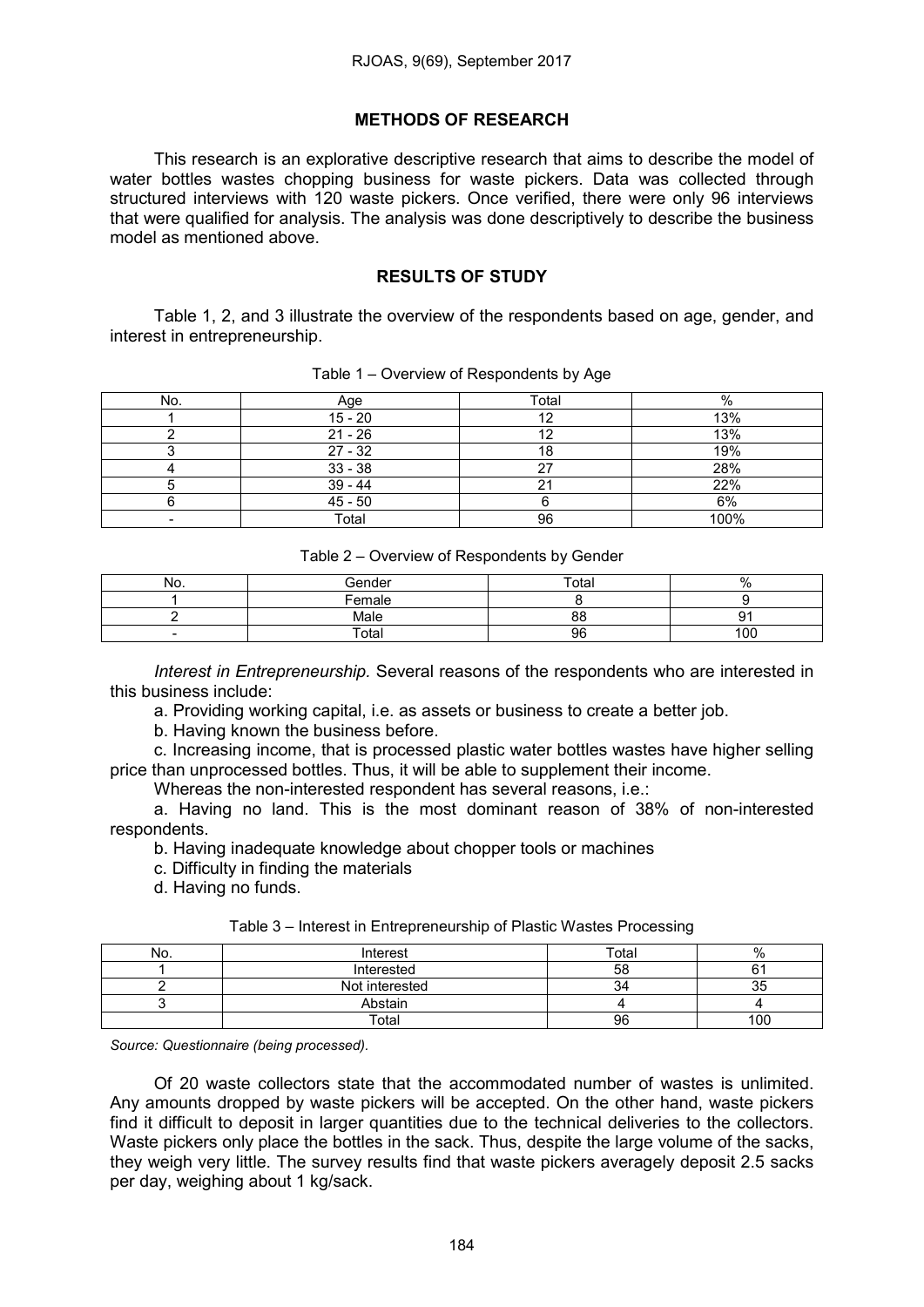## RJOAS, 9(69), September 2017

| Ownership    |    | %       |
|--------------|----|---------|
| Own          |    | 44%     |
| Rent         |    | 6%      |
| No ownership | 4C | 50%     |
| ™otal        | 96 | $100\%$ |

In relation to the size of land owned, the majority of waste pickers have only a narrow remaining land, or even no more land left, which cause them to keep the wastes in the house temporarily. Furthermore, the landless waste pickers can be grouped into two, i.e. which still live together with parents or live with the relatives or friends.

|          |    | $\%$    |
|----------|----|---------|
| Own      |    |         |
| No motor | ∼  | --<br>້ |
| Total    | 96 | 100     |

#### Table 6 – Motorcycle Type

| $\overline{\phantom{0}}$ |           | %         |
|--------------------------|-----------|-----------|
| Automatic                | oc<br>ັບເ |           |
| Regular                  | ட         | r c<br>ხბ |
| Total                    | --        | 100       |

### Table 7 – Machine Maintenance Capability

|              |              | $\%$            |
|--------------|--------------|-----------------|
| Major Damage |              |                 |
| Minor Damage | $\sim$<br>U. | 88              |
| Jnable       |              |                 |
| Total        |              | 10 <sup>c</sup> |

## Table 8 – Mastery of the Production Process

|                       |    | %   |
|-----------------------|----|-----|
| Have no understanding | 45 | 54  |
| Have understanding    | 24 | ററ  |
| Be able to            |    | ١č  |
| Total                 | 84 | 100 |

Referring to the input of waste pickers, the desired specifications of processed products are approximately 2 mm chopped outcome and more preferably in a clean condition.

The expected machine specification is a relatively small-sized machine which does not occupy many spaces, because the majority of them have no adequate land size to set up a factory. The machine should be portable enough to be carried by motorcycles because almost all waste pickers have one. The compact machine also eases the waste pickers in chopping the plastic bottles, instead of carrying them in large volumes.

| No | Income Level (in thousands) |    |
|----|-----------------------------|----|
|    | $25 - 35,5$                 | 34 |
|    | $>35,5 - 46$                | 14 |
|    | $>46 - 56,5$                | 15 |
|    | $>56,5-67$                  | 22 |
|    | $>67 - 77,5$                |    |
|    | $>77,5 - 88$                |    |
|    | Total                       | 96 |

#### Table 9 – Daily Income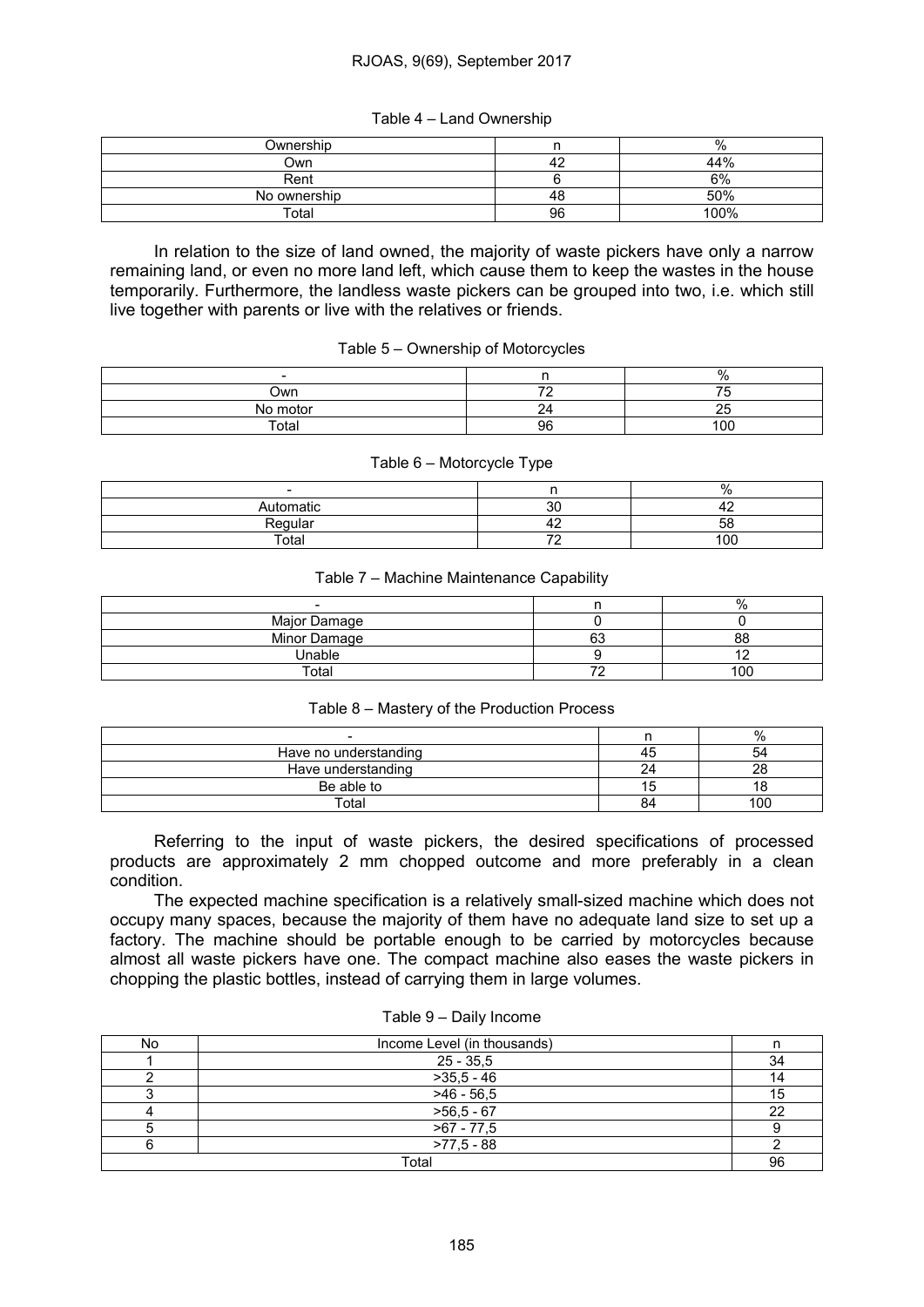The above incomes data is the total revenue from waste picking result. The results obtained from selling plastic water bottles wastes can be determined from the deposited bottles from waste pickers to waste collectors. As discussed in the business aspect, waste pickers averagely deposit 2.5 sacks, which is equivalent to 2.5 kg. Price per kg is Rp 7,500,-, so their income is Rp 18,750, -.

The earned income will be different if waste pickers initially sort the water bottles wastes because the prices of each part are different. A bottle is usually divided into four parts, i.e. the cap, the bottle neck, the body and the bottom of the bottle. The bottle cap costs Rp 3000,  $-$  / kg, the body is Rp 8.500,  $-$  / kg, and the neck and bottom can reach Rp 9,500,  $-$ . Similarly, for glasses wastes, it should be separated between the upper (thicker) circular parts with the body and bottom parts.

Once being sorted, the price of 1 kg of bottles wastes can be calculated as seen from Table 10.

| No               | Part            | %  | rч   | Rp/ piece | Rp sold |
|------------------|-----------------|----|------|-----------|---------|
|                  | Cap             | 10 | 0,10 | 3000      | 300     |
|                  | Neck and Bottom | 15 | 0,15 | 9.500     | 950     |
|                  | Body            | 75 | 0.75 | 8.500     | 6.375   |
|                  | 8.100           |    |      |           |         |
|                  | 7.500           |    |      |           |         |
| Price difference |                 |    |      |           | 600     |

Table 10 – Price After Sorting Process

The results of waste picking enable 57% of waste pickers to have savings, as presented in Table 11.

| No | Savings (in thousands) |     | $\Omega$ |
|----|------------------------|-----|----------|
|    |                        |     |          |
|    |                        |     |          |
|    |                        |     |          |
|    |                        | 1 C |          |
|    |                        |     |          |
|    |                        |     |          |
|    | 30                     |     |          |
|    | Total                  | 96  | 1 $\cap$ |

Daily work pattern of 72% waste pickers is to work on their own, while the remaining 28% work in groups of 3 to 7 people. Their group is an informal group based on friendship and family relationships, causing them to have no formal organizational structure. Distance of the residential location between members is in one house or different houses in one urban village.

| Table 12 – Waste Pickers' Educational Level |  |  |  |
|---------------------------------------------|--|--|--|
|---------------------------------------------|--|--|--|

| <b>Educational Level</b> |    | %   |
|--------------------------|----|-----|
| Elementary               | 43 |     |
| Junior High School       | 44 | 4c  |
| Senior High School       |    |     |
| Total                    | 96 | 100 |

The work ethic of waste pickers is generally very high to meet personal and / or family needs. In general, family dependents include daily needs fulfillment for children, wife / husband, and parents and the educational needs of their children. This is in line with their high work ethics which aims to improve the welfare by increasing income and working more easily.

Some waste pickers with ID cards do not have a permanent residence because they are non-native Malang or they still stay with parents or relatives.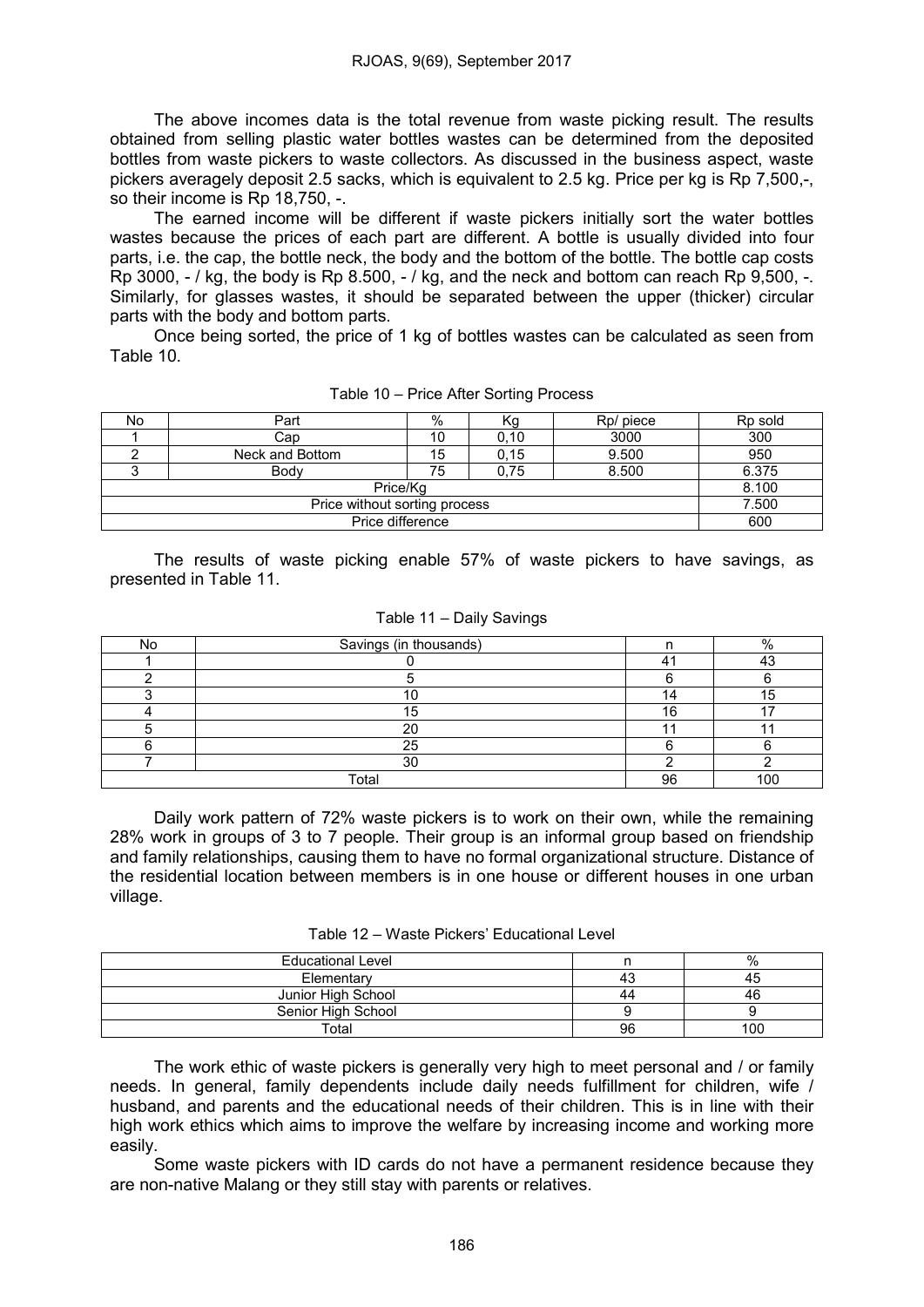## RJOAS, 9(69), September 2017

| Dependent (person) |          | %      |
|--------------------|----------|--------|
|                    | "        |        |
|                    |          |        |
|                    | $\Omega$ | $\sim$ |
|                    |          |        |
|                    |          |        |
|                    |          |        |
|                    |          |        |
| Total              | 96       | 100    |

## Table 13 – Family Dependents

### Table 14 – Ownership of ID card

| $\overline{\phantom{0}}$ |    | .,, |
|--------------------------|----|-----|
| Own                      | 90 | u4  |
| No                       |    |     |
| Total                    | 96 | 100 |

#### Table 15 – Residence

| $\overline{\phantom{a}}$ |    | %   |
|--------------------------|----|-----|
| Permanent                |    | 04  |
| Non-Permanent            | ı٥ |     |
| Total                    | 96 | 100 |

## Table 16 – Socio-Economic Aspects

| Socio-Economic Aspects  | Yes | No | Abstain |
|-------------------------|-----|----|---------|
| Increase family economy | 91% | -  | 9%      |
| Improve social status   | 81% | -  | 19%     |
| Reduce social problems  | 75% | 6% | 13%     |

All respondents have no business documents because they are still informal economy actors.

# DISCUSSION OF RESULTS

*Market Aspects.* From the results of the research, it can be concluded that waste collectors offer limitless demands, while the ability of waste pickers to meet the demand is still limited. By comparing the demand of unlimited number of wastes by waste collectors and supply from waste pickers, the market opportunity is still widely open.

*Technical Aspects.* In terms of land ownership, most waste pickers do not have enough area to run the business. From the data of motorcycle ownership, almost all waste pickers have motorcycles. Considering that the size of the plastic chopper machine is only 70 cm x 45 cm, this unit is transportable on a motorcycle. Thus, it enables the landless waste pickers to run plastic wastes chopper business, even without land ownership.

From the ability to repair motorcycle engine damage, 88% waste pickers are able to repair minor damage. Since the chopper machine working system is almost the same as a motorcycle engine, waste pickers will be able to minimally perform maintenance of the machine.

From the understanding of production process, 54% of waste pickers do not understand the process. Thus, to be able to run the plastic wastes chopping business, waste pickers need to be trained. It can be taken with a group effort, where there is at least one person familiar with the production process in each group.

Referring to the results of interviews with one of the waste collectors who have a chopper machine, the production process of plastic chopping is quite simple. For bottles, the process includes: 1) Separate the cap, neck, body parts, and the bottom of the bottle. 2) Separate the lid and put the body, neck and bottom together. 3) Chop the parts separately according to the group. Then for glasses, firstly the upper circle of the glass and body are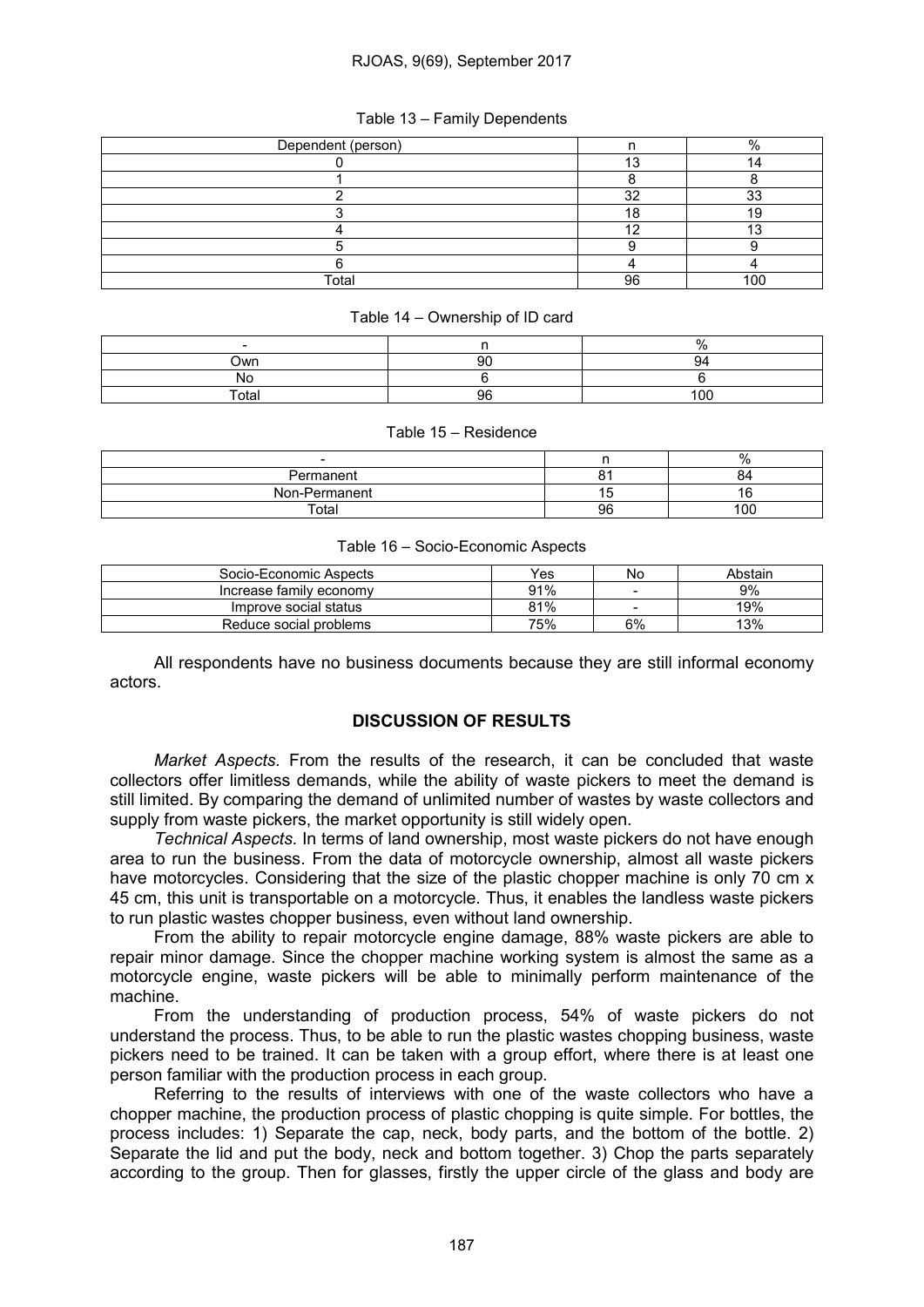separated. In chopping process, the top circle of glasses can be mixed with the neck and bottom parts of the bottles, then the glasses' body parts are put together with the body parts of the bottles.

The results are sold separately because each product has different price. The price figure is presented in table 10.

From the description of technical aspects, the required facilities to run this business are motorcycle, chopper machine, and maintenance equipment for minor service. Accordingly, the value of the assets required to conduct the business is as follows:

| No                                 | Description |     | Unit  | @Rp<br>(000) | Rp Total<br>(000) |
|------------------------------------|-------------|-----|-------|--------------|-------------------|
|                                    | Motorcycle  | 0.4 | piece | 15.000       | 6.000             |
|                                    | Machine     |     | piece | 5.000        | 5.000             |
|                                    | Tolls kit   |     | set   | 100          | 100               |
|                                    | 11.000      |     |       |              |                   |
| Source: Table 10 (processed, 2017) |             |     |       |              |                   |

Table 17 – Asset Value Calculation

*Financial Aspects.* Daily income from collecting plastic water bottles wastes after being sorted is Rp 8.100, -. The price will be doubled for chopped bottles. Then, the daily income will be as follows:

| No | Part            | K.g  | Rp/ Part |  | Rp Sold |
|----|-----------------|------|----------|--|---------|
|    | Cap             | 0,10 | 3000     |  | 1.200   |
|    | Neck and Bottom | 0,15 | 9.500    |  | 1.800   |
|    | Body            | 0.75 | 8.500    |  | 12.750  |
|    | 15.750          |      |          |  |         |
|    | 39.375          |      |          |  |         |
|    | 945.000         |      |          |  |         |
|    | 11.340.000      |      |          |  |         |

*Source: Table 10 (processed, 2017).*

To obtain the above results, the monthly operating costs are:

## Table 19 – Monthly Operating Costs

| No | Description  | Unit  | @Rp  | Total Rp |
|----|--------------|-------|------|----------|
|    | Raw material | κg    |      |          |
|    | _abor        | orang | 5000 | 5.000    |
|    | Partialitv   | liter | 7500 | 10.850   |
|    | 15.850       |       |      |          |
|    | 380,400      |       |      |          |

Therefore, the calculation of annual operating costs is:

Table 20 – Monthly Operating Costs

| No | Description            |    | Unit  | @Rp       | Total Rp  |
|----|------------------------|----|-------|-----------|-----------|
|    | Monthly Operating Cost | ィウ | month | 380.400   | 4.564.800 |
|    | Annual Depreciation    |    | vear  | 1.000.000 | 1.000.000 |
|    | Machine Maintenance    | .5 | vear  | 500.000   | 500.000   |
|    | 6.064.800              |    |       |           |           |

From Table 18 and Table 20, the net income / year is Rp 11,340,000 – Rp 6,064,800 = Rp 5,275,200, -.

Referring to the previous data, the analysis of financial performance of this business is: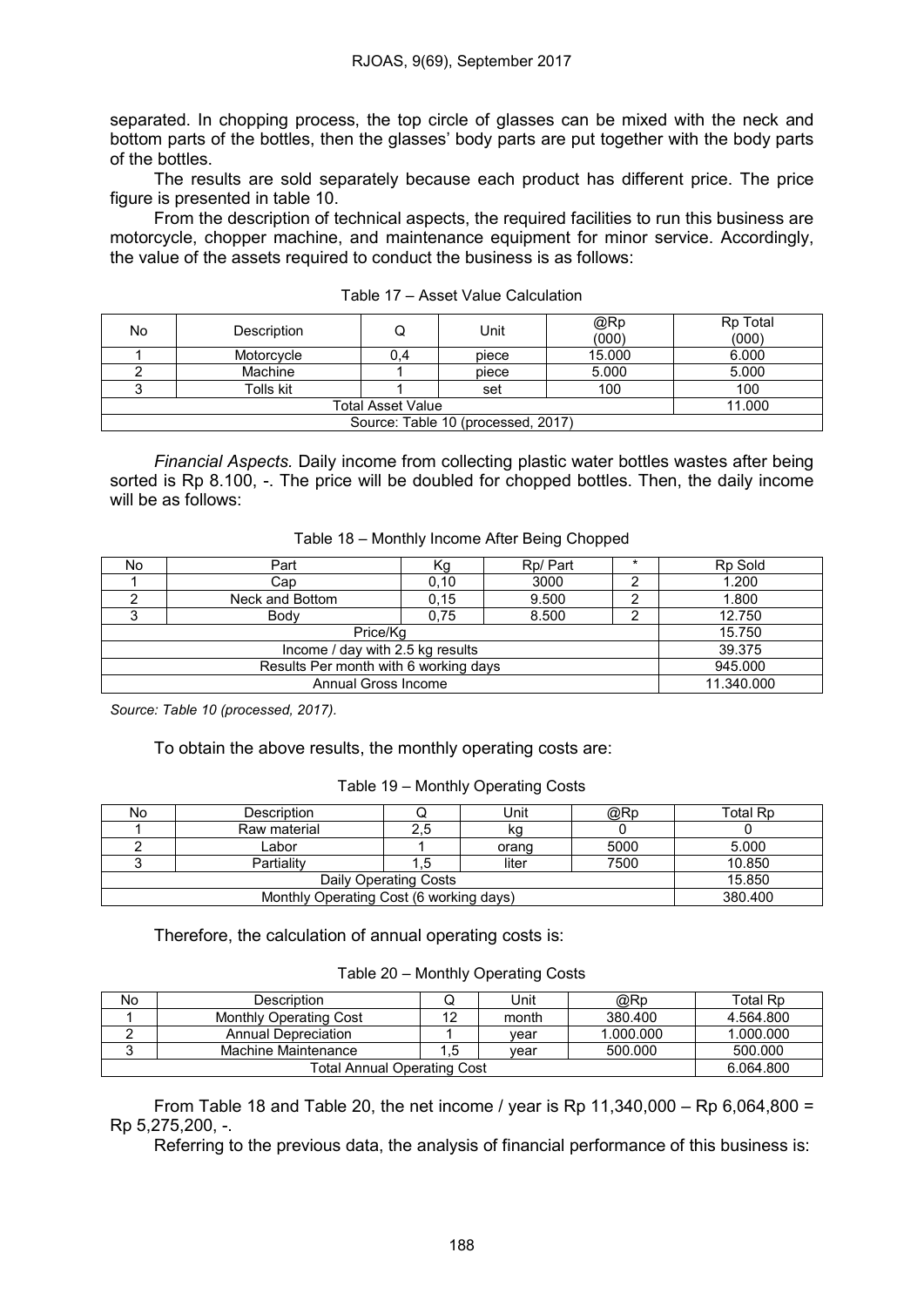### RJOAS, 9(69), September 2017

| $ROA =$ | 5,275,200<br>11,000,000 | x | $100\% =$ | 47.96% |
|---------|-------------------------|---|-----------|--------|
| ROS=    | 5,275,200<br>11.340.000 | x | $100\% =$ | 46.52% |

From the calculation of ROA and ROS, it can be seen that the capitals invested in this business can generate profits of 47.96% of the investment. Besides, it means that the business profit is 46.52% of total sales value. Thus, based on the value of ROA and ROS, this business can be financially categorized well.

*Aspects of Organization and Human Resources.* The daily work patterns of the waste pickers are 72% waste pickers working on their own, while the remaining 28% working in groups of 3 to 7 people. They have family relationships and friendships. They inhabit in one area of the urban village. From the conditions mentioned above, the most appropriate organization for them is individual organizations and individual alliances.

Educational level of waste pickers ranges from elementary to high school. Referring to the Indonesian National Qualification Framework, the qualification of primary and secondary graduates are operators, causing them to have no managerial ability. Consequently, establishment of a formal organization is not yet possible. Siagian (1996: 63) argues that "Managerial skills are the skill of moving others to work well." Referring to the above opinion, there will be "elder figures" in every social group, who will usually be the role models of the group. This will certainly appear also in the waste pickers group. Thus, even though their formal educations reach a maximum of high school, it is possible for them to establish formal organizations.

The work ethic of waste pickers is very high to meet personal and / or family needs. They have similar work ethics. It is also one of the supporting factors in establishing an organization which is having the same purpose.

*Legal Aspects.* Of ownership of ID card, 96% of waste pickers have ID card. In addition, they also have a permanent residence. This is a general requirement to conduct formal activities, including opening a formal business and conducting business-related activities such as credit application to the bank.

*Socio-Economic Aspects.* The number of respondents who agree that this business will increase the family economy is 91%. The family economy will be improved due to the increasing income from selling chopped plastic wastes. Moreover, they also have a business capital in the form of chopper machine which facilitates their work processes.

Furthermore, 81% respondents believe that running a plastic bottles chopping business will improve their status. They can be self-supporting and not depend anymore on the waste collectors. In addition, they can even be the waste collectors for their friends who do not have a machine yet.

Finally, 75% waste pickers argue that having a chopping business will reduce social problems. Some argue that they will be able to provide jobs for their unemployed friends. In addition, they also feel involved in maintaining the cleanliness of the environment by processing plastic wastes into plastic pieces.

## **CONCLUSION**

From the results of the discussion, it can be concluded that Plastic Water Bottles Wastes Processing Business Unit for Waste Pickers is feasible to run, with the profile of business aspects as follows:

The market opportunity is still widely open, as demand from waste collectors is unlimited and supply from waste pickers is limited.

Technically, plastic chopping units are designed mobile on motorcycles, so waste pickers can directly execute the production process in the field. Then, the result is directly stored to the waste collectors. This is also supported by waste picker's ability to repair minor